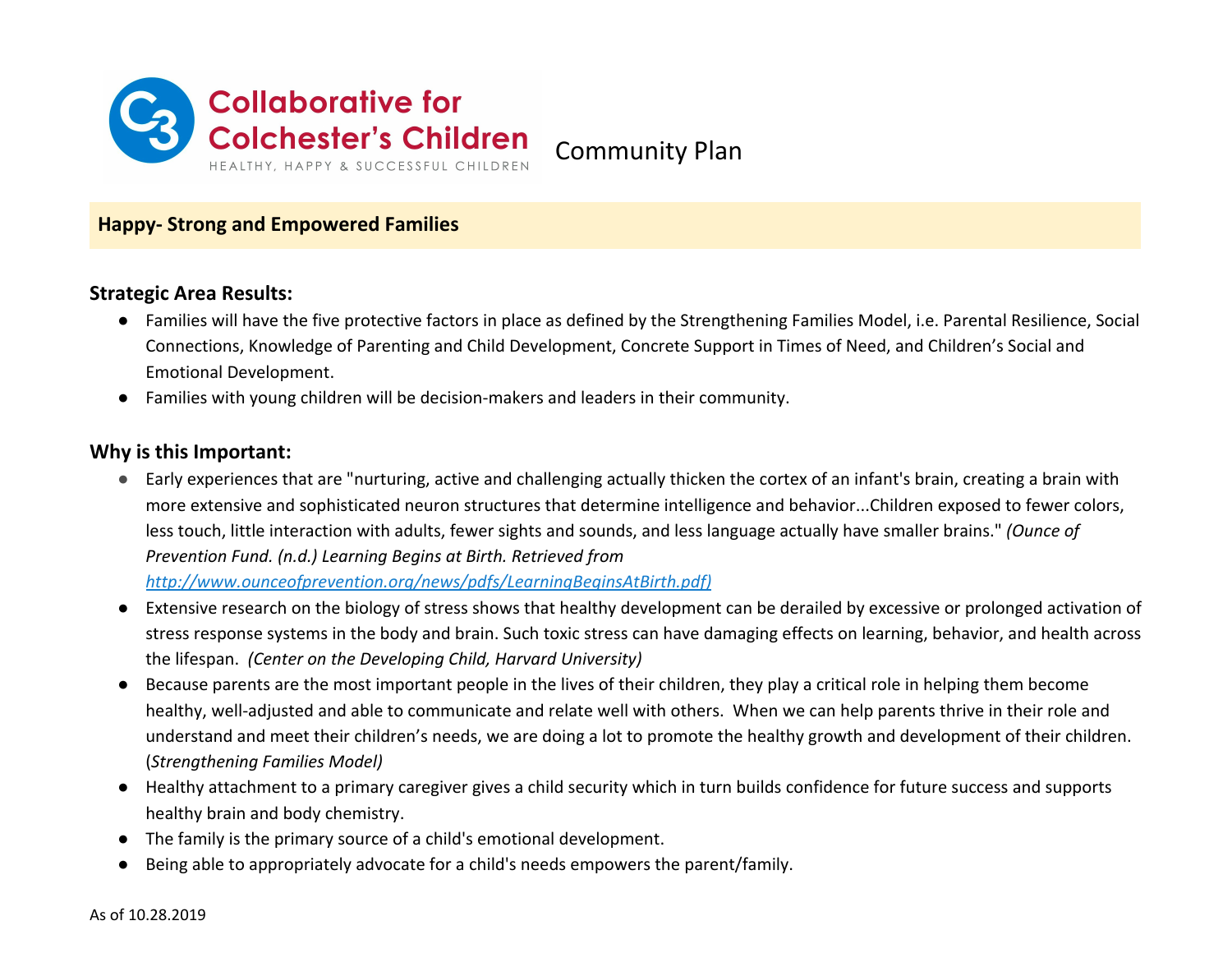● High parenting stress in an environmental risk factor for undesirable outcomes including poorer physical health, less effective parenting, and increased child behavior problems. *Parenting Stress and Child Behavior Problems: A Transactional Relationship Across Time. Retrieved from<https://www.ncbi.nlm.nih.gov/pmc/articles/PMC4861150/>*

### **What works:**

Research has shown that these positive traits can strengthen **all** families, including those at risk for child abuse and neglect. Protective factors help families respond to challenges and difficulties in effective and positive ways. Building protective factors is best done through a strengths based approach with families.

(Based on the Strengthening Families Model [www.strengtheningfamilies.net](http://www.strengtheningfamilies.net/))

- ●Promote parent resilience.
- ●Build parental knowledge around parenting and child development.
- ●Promote social & emotional competence in children & families.
- ●Encourage social connections for children & families.
- ●Connect families to concrete supports in times of need.

# **Current Conditions:**

- Poverty does exist in Colchester.
- More Colchester families are finding themselves in financial need.
- Increase in English Language Learners (as opposed to behind or low readers).
- Percentage of Children eligible for Free and/Reduced Lunch continues to rise

# **Strategies:**

(Based on the Strengthening Families Model)

- Support parents as decision-makers and help build decision-making and leadership skills
- Encourage parents to manage stress effectively
- Help families value, build, sustain and use social connections
- Provide information and resources on parenting and child development
- Encourage exploration of parenting concerns and provide opportunities to try out new parenting strategies
- Help families to develop skills and tools they need to identify their needs and connect to supports
- Help parents foster their child's social-emotional development